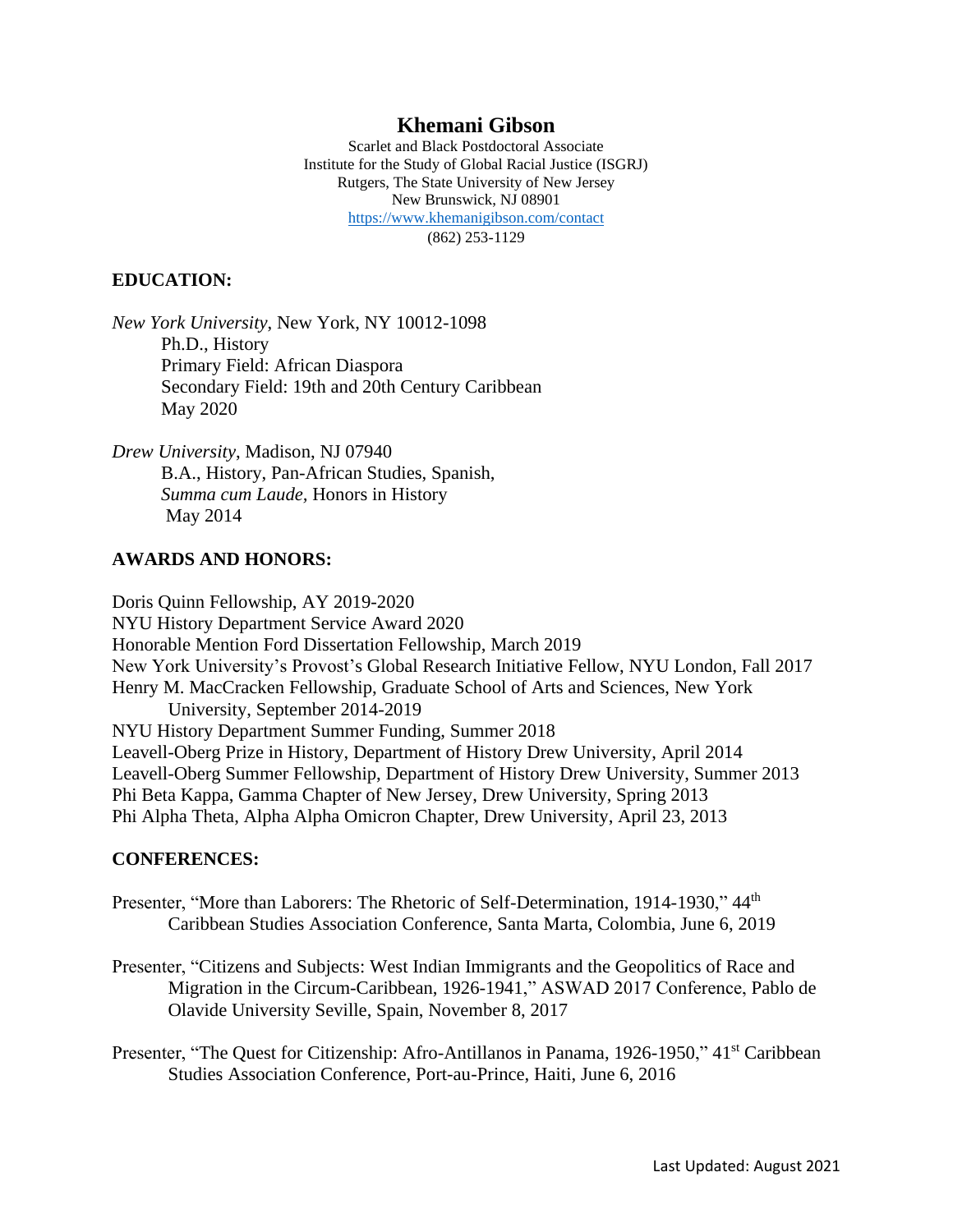Presenter, "*Son inasimilables'*: Afro-Antillanos and the Quest for Citizenship, 1926-1950," Where I Fare Well, There is My Home: Migration, Past, and Present, Duke University, March 4, 2016

### **PROFESSIONAL AND TEACHING EXPERIENCE:**

Scarlet and Black Postdoctoral Associate

Institute for the Study of Global Racial Justice (ISGRJ), Rutgers University, New Brunswick, The Scarlet and Black Project, 2021-2023

#### Postdoctoral Researcher

Center for Latin American and Caribbean Studies (CLACS), New York University, Caribbean Initiative, AY 2020-2021

### Adjunct Professor

The Cost of Freedom in the Post-emancipation Caribbean, New York University, Spring 2021

### Research Consultant

Episteme Strategy, Jamaican Diaspora Ethnographic Study for Jamaica National Bank, November 2019-February 2020

### Adjunct Instructor

The Caribbean, History Department, Fordham University Rose Hill Campus, Fall 2019

# Adjunct Instructor

#DiasporaWars: Race, Identity, and Freedom, History Department, New York University Summer 2019

# **Coordinator**

 Africa/African Diaspora Graduate Student Writing Group, New York University, Fall 2018-Spring 2019

# Graduate Student Representative

NYU History Department's Diversity Committee, Spring 2016-Spring 2020

#### Course Assistant

African American History to 1865, History Department, New York University, Fall 2016

# Planning Committee Member

Conceptualizing "Afro-Latin America" Across the Disciplines Conference, CUNY Graduate Student Conference, April 8, 2016